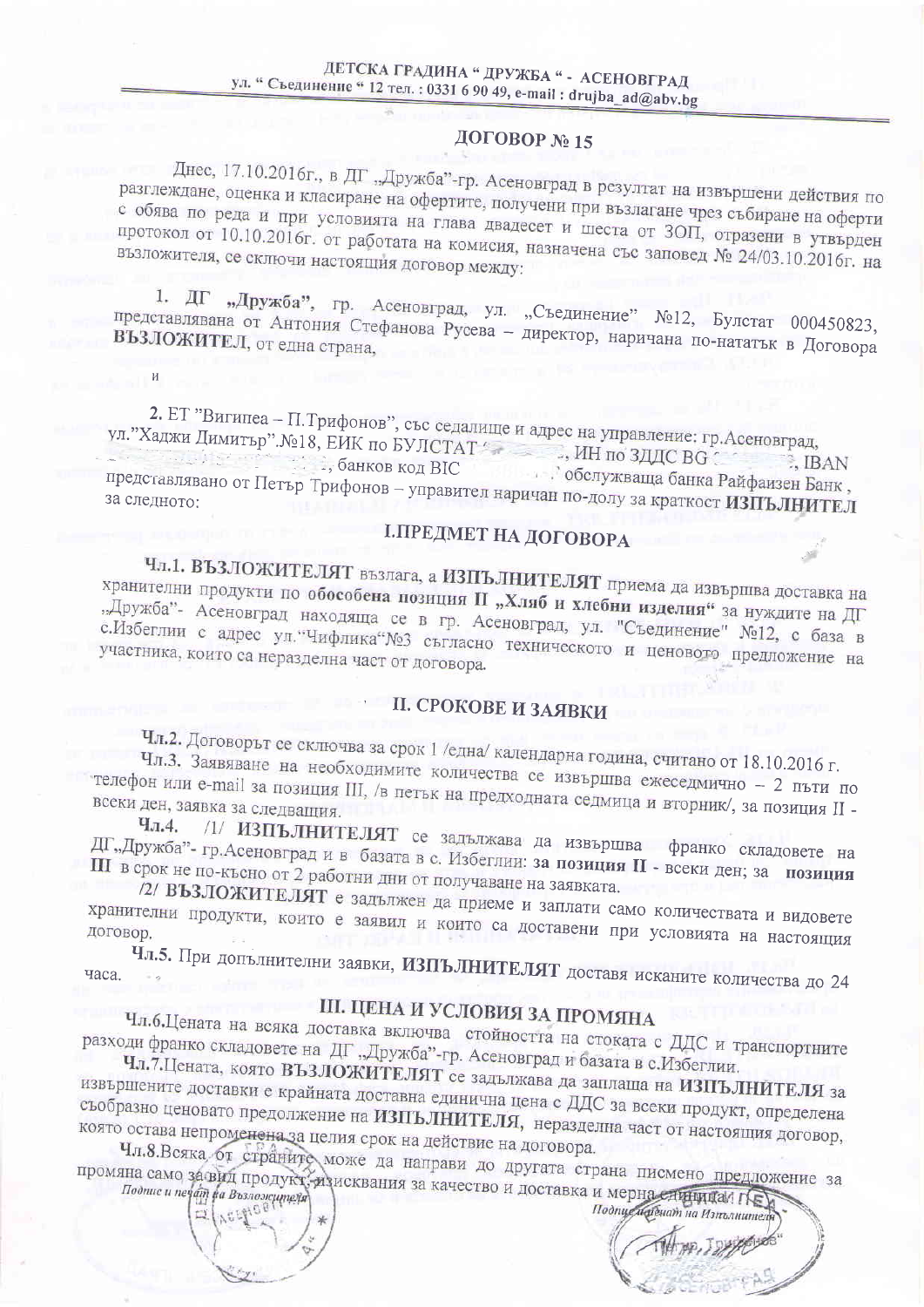/1/ Промяна на артикул във връзка с изискванията на качество и доставка се извършва в писмен вид, като едната страна изпраща писмено искане към другата, като посочва мотивите за

/2/ Промяната по ал.1 касае само опаковката и/или грамажа на артикула, като цената за килограм се запазва съгласно първоначално договорените цени.

73/ При желание от страна на ВЪЗЛОЖИТЕЛЯ могат да се добавят нови артикули.

Чл.9. Предложението се мотивира, като се посочва вида продукт, исканата промяна и се посочват мотивите за това.

Чл.10. Цената за всеки артикул се формулира съгласно условията на ценовото предложение при сключване на договора.

Чл.11. При всяко направено предложение по реда на чл.8 от страна по договора, в тридневен срок се извършва проверка от представители на двете страни и се съставя допълнително споразумение към договора, в който се отразява измененията по договора.

Чл.12. Споразумението се подписва и от двете страни и се публикува в Профила на купувача.

Чл.13. Не се допуска при никакви обстоятелства едностранна промяна по настоящия договор без спазване на процедурата по чл.8 и чл.9.

Чл.14. Промяната на условията на договора влиза в сила от 1-во число на следващия месец.

## **IV. УСЛОВИЯ НА ПЛАЩАНЕ**

Чл.15 ВЪЗЛОЖИТЕЛЯТ заплаща цената на изпълнената част от поръчката разсрочено или наведнъж, по банков път до 30 /тридесет /дни от представяне на данъчна фактура.

# V. ПРИЕМАНЕ И ПРЕДАВАНЕ НА СТОКАТА

Чл.16 /1/ ИЗПЪЛНИТЕЛЯТ се задължава при предаване на стоката да представя на домакина и касиер-домакина сертификат за произход, качество и годност от производителя за

/2/ ИЗПЪЛНИТЕЛЯТ е изпълнил задължението си за предаване на хранителните продукти с доставянето им до заведението и подписване на доставно - складова разписка.

Чл.17. В края на всеки месец или до три пъти месечно ИЗПЪЛНИТЕЛЯТ издава на името на ВЪЗЛОЖИТЕЛЯ фактура, съдържаща описание на стоката, количества, единични

## **VI.OПАКОВКА И МАРКИРОВКА**

Чл.18. Хранителните продукти, които ще се доставят, при изпълнение на поръчката, трябва да бъдат с маркировка за годност и дата на производство, етикирани и опаковани по надлежния ред и придружени със сертификат за съответствие /годност/.

## **УП. ГАРАНЦИИ И КАЧЕСТВО**

Чл.19. ИЗПЪЛНИТЕЛЯТ гарантира, че доставените от него стоки съответстват на представените сертификати за качество, произход и годност и са в съответствие с изискванията

Чл.20. При получаване на продукти, не съответстващи на изискванията на ВЪЗЛОЖИТЕЛЯ към момента на доставката, се съставя констативен протокол от ВЪЗЛОЖИТЕЛЯ, който се подписва от двете страни, като ИЗПЪЛНИТЕЛЯТ се задължава да замени за негова сметка със съответното качество и количество продукти в срок от 1 (един) час от установеното несъетвретствие.

Чл.21. При констатираце да продукти, не съответстващи на изискванията след моусита на доставката де състания констативен протокол, подписан от длъжностното лице отговорно за получаване на стоката и медицинско пите у ВЪЗЛОЖИТЕЛЯ. Подпис и печат на Възложителя / г

Подпис и печат уд Изпълнит

OHOR<sup>'</sup>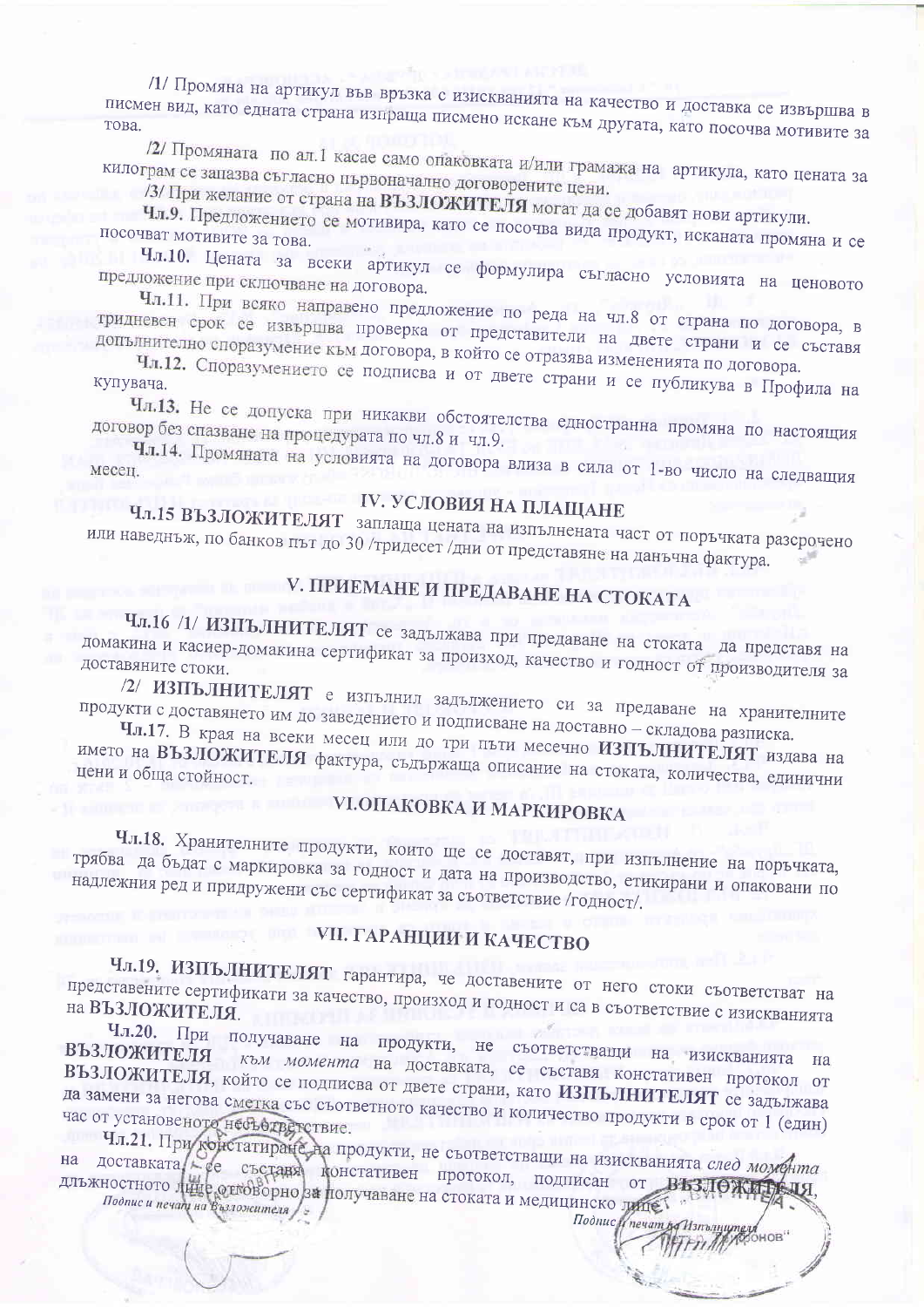#### Чл.22. ВЪЗЛОЖИТЕЛЯТ незабавно уведомява ИЗПЪЛНИТЕЛЯ по телефон относно установеното несъответствие, като последният се задължава да замени за негова сметка със съответното качество и количество продукти в срок от един час от съобщението за установеното несъответствие.

Чл.23. Ако след уведомяването, ИЗПЪЛНИТЕЛЯТ не извърши действията по чл.22, ВЪЗЛОЖИТЕЛЯТ има право да прекрати договора едностранно, без предизвестие, като изпрати за това уведомително писмо до ВЪЗЛОЖИТЕЛЯ.

# **VIII.ПРАВА И ЗАДЪЛЖЕНИЯ НА ИЗПЪЛНИТЕЛЯ**

Чл.24. ИЗПЪЛНИТЕЛЯТ се задължава да извършва доставка на посочените от ВЪЗЛОЖИТЕЛЯ хранителни продукти в уговорените срокове по чл. 2, чл.3, чл.4 и чл.5 от

Чл.25. ИЗПЪЛНИТЕЛЯТ се задължава да транспортира продуктите съгласно нормативните изисквания за този вид дейност.

Чл.26. ИЗПЪЛНИТЕЛЯТ се задължава да доставя хранителни продукти, отговарящи на БДС, като всяка доставка се придружава и предава на домакина и касиер-домакина с актуални сертификати за качество, произход и срок на годност.

Чл.27. ИЗПЪЛНИТЕЛЯТ има право да получи цената на доставката, съгласно чл.7 от настоящия договор.

Чл.28. ИЗПЪЛНИТЕЛЯТ се задължава при изпълнение на поръчката да спазва действащите в страната стандарти, както и нормативните изисквания по безопасност и хигиена на труда, по опазване на околната среда, пожарната безопасност и безопасността на

# IX. ПРАВА И ЗАДЪЛЖЕНИЯ НА ВЪЗЛОЖИТЕЛЯ

Чл.29. ВЪЗЛОЖИТЕЛЯТ е длъжен да заплати цената на доставката, съгласно уговореното в Раздел III от настоящия договор.

Чл.30. ВЪЗЛОЖИТЕЛЯТ има право да получи заявените количества хранителните продукти, съгласно уговорените срокове и качество.

Чл.31. ВЪЗЛОЖИТЕЛЯТ се задължава да създаде условия за незабавно приемане на доставените от ИЗПЪЛНИТЕЛЯ количества стоки по всяка подадена заявка.

Чл.32. ВЪЗЛОЖИТЕЛЯТ има право във всеки един момент от изпълнението на договора да извършва проверка, относно качеството и количеството на доставките, без това да пречи на оперативната дейност на ИЗПЪЛНИТЕЛЯ.

Чл.33. ВЪЗЛОЖИТЕЛЯТ има право, ако стоката не отговаря по количество и качество на договореното, да откаже приемането на част или на цялото количество, както и да прекрати договора ако ИЗПЪЛНИТЕЛЯТ не замени стоката.

Чл.34 ВЪЗЛОЖИТЕЛЯТ има право да удължи срока от настоящия договор, ако по независещи от Възложителя причини не бъде избран нов изпълнител за доставка на хранителни продукти за нуждите на детското заведение за съответната обособена позиция за нов период, но не повече от 6 месеца и в случай че не надхвърля сумата от 69999 лв без ДДС общо по всички обособени позиции.

#### **Х.НЕУСТОЙКИ**

Чл.35. В случай, че ИЗПЪЛНИТЕЛЯТ не достави стоките в съответствие със срока по чл. 4 и чл.5 на настоящия договор, същия дължи неустойка на ВЪЗЛОЖИТЕЛЯ в размер на 5 % от стойността на направената заявка за всеки ден закъснение.

Чл.36. При разваляне на договора по реда на чл. 41 и чл. 44 от настоящия договор ИЗПЪЛНИТЕЛЯТ дължи на ВЪЗЛОЖИТЕЛЯ неустойка в размер на 5 % от стойността на

направените до момента заявия съотнесена пропорционално към оставащия срок на доповора. Чл.37. /1/ При възникване на непреодолима сила форсмажерни иорегумелства/ ИЗПЪЛНИТЕЛЯТ се задряжава да уведоми ВЪЗЛОЖИТЕЛЯ за тях не по-късно от 24 часа

Hoonugu Hy

лиштеля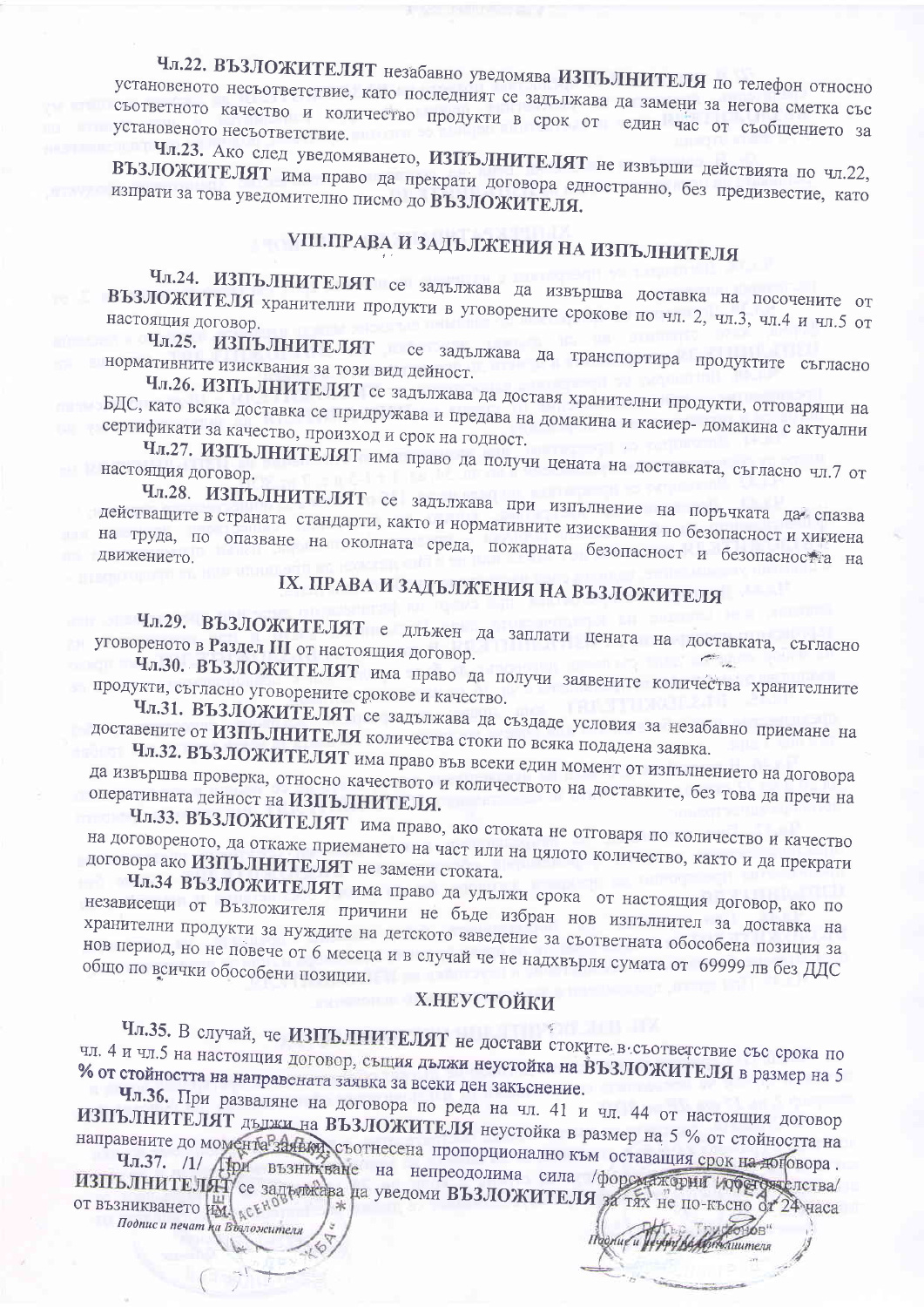/2/ В този случай се предоставя правото на ВЪЗЛОЖИТЕЛЯ да достави нужните му хранителни продукти за съответния период от друг изпълнител с цел защита на ВЪЗЛОЖИТЕЛЯ, като за съответния период се изготви протокол, подписан от представители

/3/ В случай на по-висока цена на доставеното количество хранителни продукти, разликата на цената е за сметка на ИЗПЪЛНИТЕЛЯ.

# ХІ. ПРЕКРАТЯВАНЕ НА ДОГОВОРА

Чл.38. Договорът се прекратява с изтичане на неговия срок съгласно съгласно чл. 2, от настоящия договор;

Чл.39. Договорът се прекратява по взаимно съгласие между страните, изразено в писмена

форма, като страните не си дължат неустойки, но ВЪЗЛОЖИТЕЛЯТ заплаща на ИЗПЪЛНИТЕЛЯ извършените и приети до прекратяването доставки;

Чл.40. Договорът се прекратява едностранно от ВЪЗЛОЖИТЕЛЯ с 10-дневно писмено предизвестие - при неизпълнение от страна на ИЗПЪЛНИТЕЛЯ на задълженията му по

Чл.41. Договорът се прекратява при възникване по отношение на ИЗПЪЛНИТЕЛЯ на някое от обстоятелствата, предвидени в по чл. 54, ал. 1 т 1-5 и т. 7 от ЗОП.

Чл.42. Договорът се прекратява по реда на чл. 118 от Закона за обществените поръ тки;

Чл.43. Договорът се прекратява, когато са настъпили съществени промени във финансирането на обществената поръчка - предмет на договора, извън правомощита на ВЪЗЛОЖИТЕЛЯ, които той не е могъл или не е бил длъжен да предвиди или да предотврати с писмено уведомление, веднага след настъпване на обстоятелствата;

Чл.44. Договорът се прекратява при смърт на физическото лице или прекратяване, или вливане, или сливане на юридическото лице Изпълнител, както и при прехвърляне на търговското предприятие на ИЗПЪЛНИТЕЛЯ. В този случай ВЪЗЛОЖИТЕЛЯТ има право на избор дали да даде съгласие договорът да бъде продължен с правоприемник или да се

възползва от неустойката предвидена в чл. 36 от настоящия договор. Чл.45. ВЪЗЛОЖИТЕЛЯТ има право да прекрати договора едностранно, без предизвестие при забава на две или повече доставки, като забавата за всяка една от тях трябва

Чл.46. В случай на доставка на некачествена стока, която не се замени в срок съгласно чл.20 и чл.22 същата ще се счита за недоставена и ИЗПЪЛНИТЕЛЯТ има право да прекрати

Чл.47. При възникване на непредвидими и непреодолими обективни обстоятелства /преструктуриране и други форсмажорни обстоятелства/, ВЪЗЛОЖИТЕЛЯТ може без предизвестие предсрочно да прекрати договора, без да дължи обезщетения и неустойки на

Чл.48. При промяна на нормативната база, касаеща предмета ВЪЗЛОЖИТЕЛЯТ си запазва правото да прави промени в договора и /или за предсрочното му

прекратяване, без да дължи обезщетение и неустойки на ИЗПЪЛНИТЕЛЯ. Чл.49. При други, предвидени в законодателството основания.

# ХІІ. ИЗКЛЮЧИТЕЛНИ ОБСТОЯТЕЛСТВА

Чл.50. /1/ Страните по настоящия договор не дължат обезщетение за претърпени вреди и загуби, в случай че последните са причинени от изключителни обстоятелства по смисъла на

/2/ Страната, засегната от изключителни обстоятелства, е длъжна да предприеме всички действия с грижата на добър стопанин, за да намали до минимум понесените вреди и загуби, както и да уведоми писмено другата страна в срок до 24 (двадесет и нетири) часа от настъпването на обстоятелете на при неуведомяване се дължи обезитетение за наступилите от

**PROBEPA**